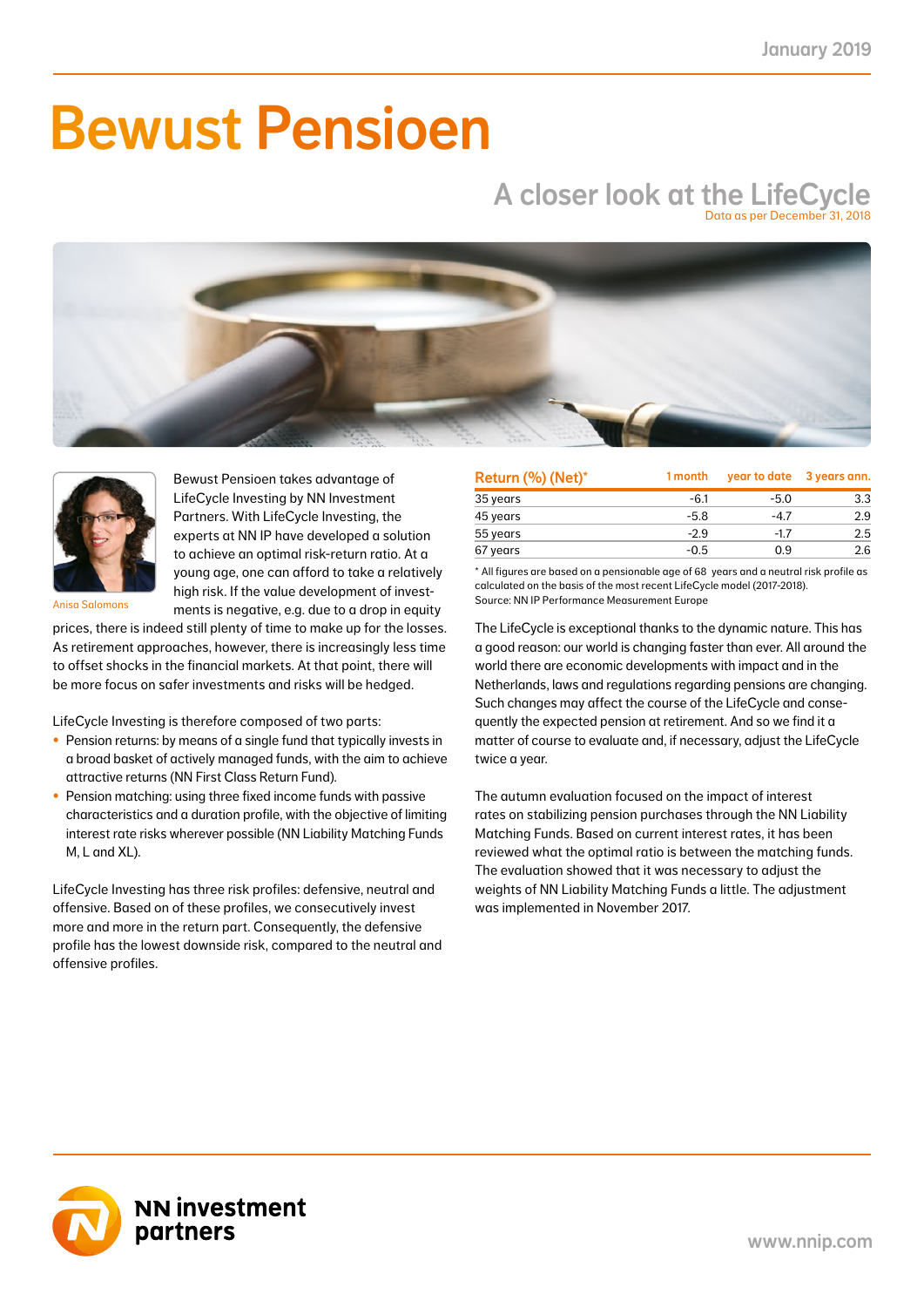## Bewust Pensioen (Defensive risk profile) Data as per December 31, 2018

| 35 years old<br>Net Return %        | 1 month<br>Return | 1 month<br><b>Contribution</b> | Year to date<br>Return | Year to date<br><b>Contribution</b> | 3 years<br><b>Return (ann)</b> | 3 years<br><b>Contribution (ann)</b> | 3 years | 3 years<br>Return (cum) Contribution (cum) | Weight* |
|-------------------------------------|-------------------|--------------------------------|------------------------|-------------------------------------|--------------------------------|--------------------------------------|---------|--------------------------------------------|---------|
| <b>Pension Returns</b>              |                   |                                |                        |                                     |                                |                                      |         |                                            |         |
| NN First Class Return Fund II - N   | $-6.98$           | $-5.55$                        | $-5.96$                | $-4.73$                             | 3.29                           | 2.60                                 | 10.20   | 8.42                                       | 80.0    |
| <b>Pension Matching</b>             |                   |                                |                        |                                     |                                |                                      |         |                                            |         |
| <b>NN Liability Matching Fund M</b> | 0.32              | 0.04                           | 1.02                   | 0.11                                | 0.55                           | 0.07                                 | 1.66    | 0.20                                       | 11.0    |
| NN Liability Matching Fund L        | 1.73              | 0.00                           | 4.05                   | 0.00                                | 3.61                           | 0.00                                 | 11.24   | 0.00                                       | 0.0     |
| NN Liability Matching Fund XL       | 3.15              | 0.30                           | 6.77                   | 0.62                                | 4.49                           | 0.63                                 | 14.07   | 1.48                                       | 9.0     |
| <b>TOTAL</b>                        |                   | $-5.22$                        |                        | $-4.00$                             |                                | 3.29                                 |         | 10.10                                      |         |

| 45 years old<br>Net Return %      | 1 month<br><b>Return</b> | 1 month<br><b>Contribution</b> | Year to date<br><b>Return</b> | Year to date<br><b>Contribution</b> | 3 years | 3 years<br>Return (ann) Contribution (ann) | 3 years | 3 years<br>Return (cum) Contribution (cum) | Weight* |
|-----------------------------------|--------------------------|--------------------------------|-------------------------------|-------------------------------------|---------|--------------------------------------------|---------|--------------------------------------------|---------|
| <b>Pension Returns</b>            |                          |                                |                               |                                     |         |                                            |         |                                            |         |
| NN First Class Return Fund II - N | $-6.98$                  | $-5.19$                        | $-5.96$                       | $-4.42$                             | 3.29    | 2.15                                       | 10.20   | 6.80                                       | 75.0    |
| <b>Pension Matching</b>           |                          |                                |                               |                                     |         |                                            |         |                                            |         |
| NN Liability Matching Fund M      | 0.32                     | 0.06                           | 1.02                          | 0.19                                | 0.55    | 0.16                                       | 1.66    | 0.44                                       | 19.0    |
| NN Liability Matching Fund L      | 1.73                     | 0.00                           | 4.05                          | 0.00                                | 3.61    | $-0.01$                                    | 11.24   | $-0.04$                                    | 0.0     |
| NN Liability Matching Fund XL     | 3.15                     | 0.21                           | 6.77                          | 0.44                                | 4.49    | 0.34                                       | 14.07   | 0.85                                       | 6.0     |
| <b>TOTAL</b>                      |                          | $-4.92$                        |                               | $-3.79$                             |         | 2.64                                       |         | 8.05                                       |         |

| 55 years old<br>Net Return %      | 1 month<br><b>Return</b> | 1 month<br><b>Contribution</b> | <b>Year to date</b><br><b>Return</b> | Year to date<br><b>Contribution</b> | 3 years | 3 years<br>Return (ann) Contribution (ann) | 3 years | 3 years<br>Return (cum) Contribution (cum) | Weight* |
|-----------------------------------|--------------------------|--------------------------------|--------------------------------------|-------------------------------------|---------|--------------------------------------------|---------|--------------------------------------------|---------|
| <b>Pension Returns</b>            |                          |                                |                                      |                                     |         |                                            |         |                                            |         |
| NN First Class Return Fund II - N | $-6.98$                  | $-2.81$                        | $-5.96$                              | $-2.39$                             | 3.29    | 1.05                                       | 10.20   | 3.50                                       | 41.0    |
| <b>Pension Matching</b>           |                          |                                |                                      |                                     |         |                                            |         |                                            |         |
| NN Liability Matching Fund M      | 0.32                     | 0.13                           | 1.02                                 | 0.41                                | 0.55    | 0.25                                       | 1.66    | 0.74                                       | 39.0    |
| NN Liability Matching Fund L      | 1.73                     | 0.17                           | 4.05                                 | 0.40                                | 3.61    | 0.39                                       | 11.24   | 1.09                                       | 10.0    |
| NN Liability Matching Fund XL     | 3.15                     | 0.32                           | 6.77                                 | 0.67                                | 4.49    | 0.61                                       | 14.07   | 1.67                                       | 10.0    |
| <b>TOTAL</b>                      |                          | $-2.19$                        |                                      | $-0.91$                             |         | 2.31                                       |         | 6.99                                       |         |

| 67 years old<br>Net Return %      | 1 month<br><b>Return</b> | 1 month<br><b>Contribution</b> | Year to date<br>Return | Year to date<br><b>Contribution</b> | 3 years | 3 years<br>Return (ann) Contribution (ann) | 3 years | 3 years<br>Return (cum) Contribution (cum) | Weight* |
|-----------------------------------|--------------------------|--------------------------------|------------------------|-------------------------------------|---------|--------------------------------------------|---------|--------------------------------------------|---------|
| <b>Pension Returns</b>            |                          |                                |                        |                                     |         |                                            |         |                                            |         |
| NN First Class Return Fund II - N | $-6.98$                  | $-1.36$                        | $-5.96$                | $-1.16$                             | 3.29    | 0.66                                       | 10.20   | 2.21                                       | 20.0    |
| <b>Pension Matching</b>           |                          |                                |                        |                                     |         |                                            |         |                                            |         |
| NN Liability Matching Fund M      | 0.32                     | 0.13                           | 1.02                   | 0.40                                | 0.55    | 0.23                                       | 1.66    | 0.66                                       | 39.0    |
| NN Liability Matching Fund L      | 1.73                     | 0.71                           | 4.05                   | 1.65                                | 3.61    | 1.61                                       | 11.24   | 4.72                                       | 41.0    |
| NN Liability Matching Fund XL     | 3.15                     | 0.00                           | 6.77                   | 0.00                                | 4.49    | 0.00                                       | 14.07   | 0.00                                       | 0.0     |
| <b>TOTAL</b>                      |                          | $-0.53$                        |                        | 0.90                                |         | 2.50                                       |         | 7.59                                       |         |

\* Over the years. the fund's weightings in the LifeCycle may change. The figures shown in the column 'weighting' are based on the most recent weighting of the LifeCycle. This means that the returns shown in the columns cannot exactly be derived from this report.

The contribution is the contribution to the total net return based on the current weights in the LifeCycle model (2017-2018) Source: NN IP Performance Measurement Europe

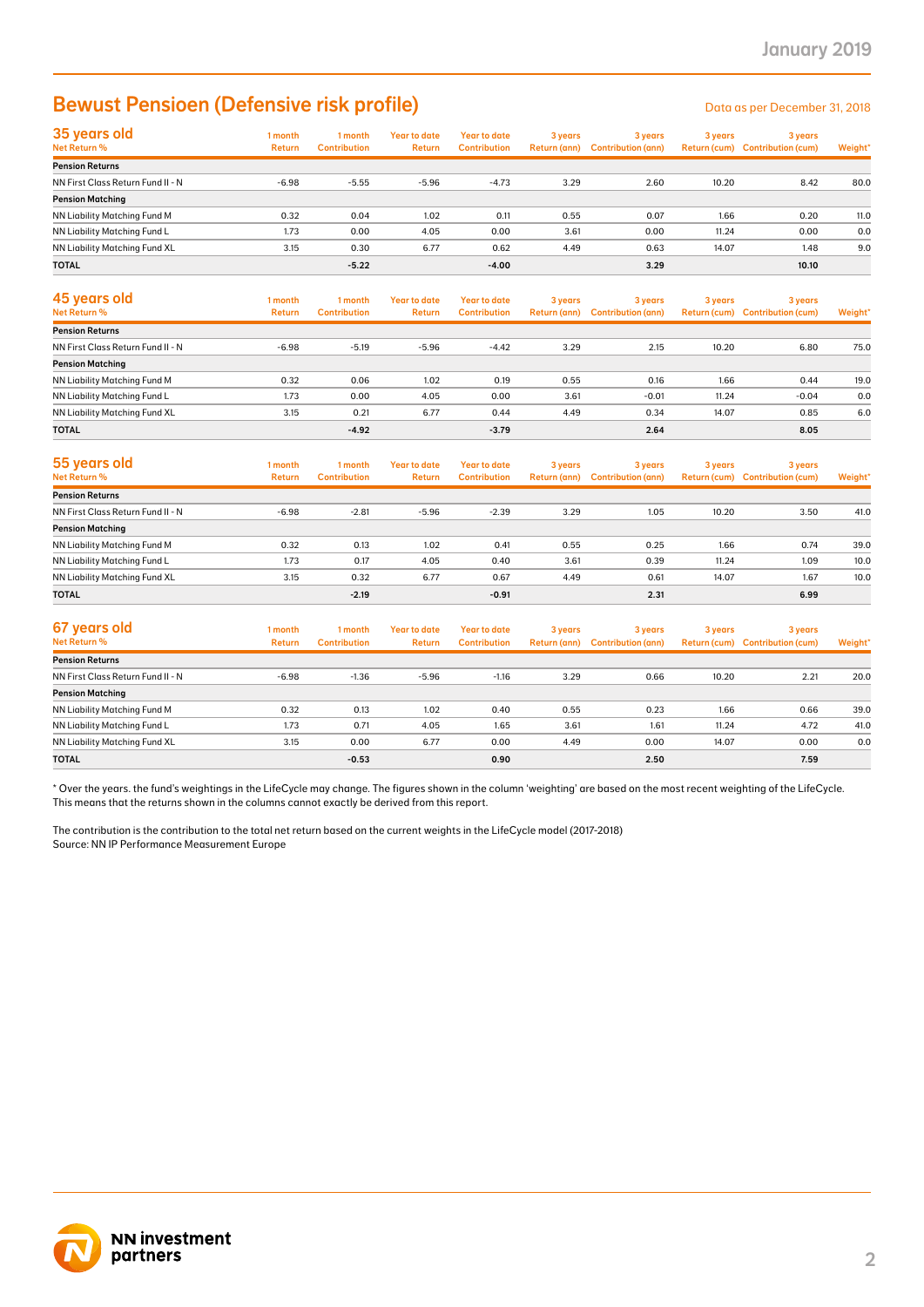## Bewust Pensioen (Neutral risk profile) Data as per December 31, 2018

| 35 years old<br>Net Return %        | 1 month<br><b>Return</b> | 1 month<br><b>Contribution</b> | <b>Year to date</b><br><b>Return</b> | <b>Year to date</b><br><b>Contribution</b> | 3 years<br>Return (ann) | 3 years<br><b>Contribution (ann)</b> | 3 years | 3 years<br>Return (cum) Contribution (cum) | Weight* |
|-------------------------------------|--------------------------|--------------------------------|--------------------------------------|--------------------------------------------|-------------------------|--------------------------------------|---------|--------------------------------------------|---------|
| <b>Pension Returns</b>              |                          |                                |                                      |                                            |                         |                                      |         |                                            |         |
| NN First Class Return Fund II - N   | $-6.98$                  | $-6.26$                        | $-5.96$                              | $-5.34$                                    | 3.29                    | 2.94                                 | 10.20   | 9.32                                       | 90.0    |
| <b>Pension Matching</b>             |                          |                                |                                      |                                            |                         |                                      |         |                                            |         |
| <b>NN Liability Matching Fund M</b> | 0.32                     | 0.02                           | 1.02                                 | 0.06                                       | 0.55                    | 0.04                                 | 1.66    | 0.10                                       | 5.5     |
| NN Liability Matching Fund L        | 1.73                     | 0.00                           | 4.05                                 | 0.00                                       | 3.61                    | 0.00                                 | 11.24   | 0.00                                       | 0.0     |
| NN Liability Matching Fund XL       | 3.15                     | 0.15                           | 6.77                                 | 0.31                                       | 4.49                    | 0.33                                 | 14.07   | 0.75                                       | 4.5     |
| <b>TOTAL</b>                        |                          | $-6.10$                        |                                      | $-4.97$                                    |                         | 3.30                                 |         | 10.18                                      |         |

| 45 years old<br>Net Return %      | 1 month<br><b>Return</b> | 1 month<br><b>Contribution</b> | <b>Year to date</b><br>Return | Year to date<br><b>Contribution</b> | 3 years | 3 years<br>Return (ann) Contribution (ann) | 3 years | 3 years<br>Return (cum) Contribution (cum) | Weight* |
|-----------------------------------|--------------------------|--------------------------------|-------------------------------|-------------------------------------|---------|--------------------------------------------|---------|--------------------------------------------|---------|
| <b>Pension Returns</b>            |                          |                                |                               |                                     |         |                                            |         |                                            |         |
| NN First Class Return Fund II - N | $-6.98$                  | $-5.92$                        | $-5.96$                       | $-5.04$                             | 3.29    | 2.66                                       | 10.20   | 8.33                                       | 85.0    |
| <b>Pension Matching</b>           |                          |                                |                               |                                     |         |                                            |         |                                            |         |
| NN Liability Matching Fund M      | 0.32                     | 0.04                           | 1.02                          | 0.12                                | 0.55    | 0.08                                       | 1.66    | 0.23                                       | 12.0    |
| NN Liability Matching Fund L      | 1.73                     | 0.00                           | 4.05                          | 0.00                                | 3.61    | 0.00                                       | 11.24   | 0.00                                       | 0.0     |
| NN Liability Matching Fund XL     | 3.15                     | 0.09                           | 6.77                          | 0.20                                | 4.49    | 0.20                                       | 14.07   | 0.48                                       | 3.0     |
| <b>TOTAL</b>                      |                          | $-5.78$                        |                               | $-4.72$                             |         | 2.94                                       |         | 9.04                                       |         |

| 55 years old<br>Net Return %      | 1 month<br><b>Return</b> | 1 month<br><b>Contribution</b> | Year to date<br><b>Return</b> | Year to date<br><b>Contribution</b> | 3 years<br>Return (ann) | 3 years<br><b>Contribution (gnn)</b> | 3 years | 3 years<br>Return (cum) Contribution (cum) | Weight* |
|-----------------------------------|--------------------------|--------------------------------|-------------------------------|-------------------------------------|-------------------------|--------------------------------------|---------|--------------------------------------------|---------|
| <b>Pension Returns</b>            |                          |                                |                               |                                     |                         |                                      |         |                                            |         |
| NN First Class Return Fund II - N | $-6.98$                  | $-3.41$                        | $-5.96$                       | $-2.90$                             | 3.29                    | 1.39                                 | 10.20   | 4.59                                       | 50.0    |
| <b>Pension Matching</b>           |                          |                                |                               |                                     |                         |                                      |         |                                            |         |
| NN Liability Matching Fund M      | 0.32                     | 0.11                           | 1.02                          | 0.36                                | 0.55                    | 0.20                                 | 1.66    | 0.58                                       | 35.0    |
| NN Liability Matching Fund L      | 1.73                     | 0.14                           | 4.05                          | 0.32                                | 3.61                    | 0.41                                 | 11.24   | 1.10                                       | 8.0     |
| NN Liability Matching Fund XL     | 3.15                     | 0.24                           | 6.77                          | 0.51                                | 4.49                    | 0.49                                 | 14.07   | 1.26                                       | 7.0     |
| <b>TOTAL</b>                      |                          | $-2.91$                        |                               | $-1.70$                             |                         | 2.49                                 |         | 7.53                                       |         |

| 67 years old<br>Net Return %      | 1 month<br><b>Return</b> | 1 month<br><b>Contribution</b> | Year to date<br>Return | Year to date<br><b>Contribution</b> | 3 years | 3 years<br>Return (ann) Contribution (ann) | 3 years | 3 years<br>Return (cum) Contribution (cum) | Weight* |
|-----------------------------------|--------------------------|--------------------------------|------------------------|-------------------------------------|---------|--------------------------------------------|---------|--------------------------------------------|---------|
| <b>Pension Returns</b>            |                          |                                |                        |                                     |         |                                            |         |                                            |         |
| NN First Class Return Fund II - N | $-6.98$                  | $-1.36$                        | $-5.96$                | $-1.16$                             | 3.29    | 0.77                                       | 10.20   | 2.59                                       | 20.0    |
| <b>Pension Matching</b>           |                          |                                |                        |                                     |         |                                            |         |                                            |         |
| NN Liability Matching Fund M      | 0.32                     | 0.13                           | 1.02                   | 0.40                                | 0.55    | 0.20                                       | 1.66    | 0.59                                       | 39.0    |
| NN Liability Matching Fund L      | 1.73                     | 0.71                           | 4.05                   | 1.65                                | 3.61    | 1.67                                       | 11.24   | 4.86                                       | 41.0    |
| NN Liability Matching Fund XL     | 3.15                     | 0.00                           | 6.77                   | 0.00                                | 4.49    | 0.00                                       | 14.07   | 0.00                                       | 0.0     |
| <b>TOTAL</b>                      |                          | $-0.53$                        |                        | 0.90                                |         | 2.65                                       |         | 8.04                                       |         |

\* Over the years. the fund's weightings in the LifeCycle may change. The figures shown in the column 'weighting' are based on the most recent weighting of the LifeCycle. This means that the returns shown in the columns cannot exactly be derived from this report.

The contribution is the contribution to the total net return based on the current weights in the LifeCycle model (2017-2018) Source: NN IP Performance Measurement Europe